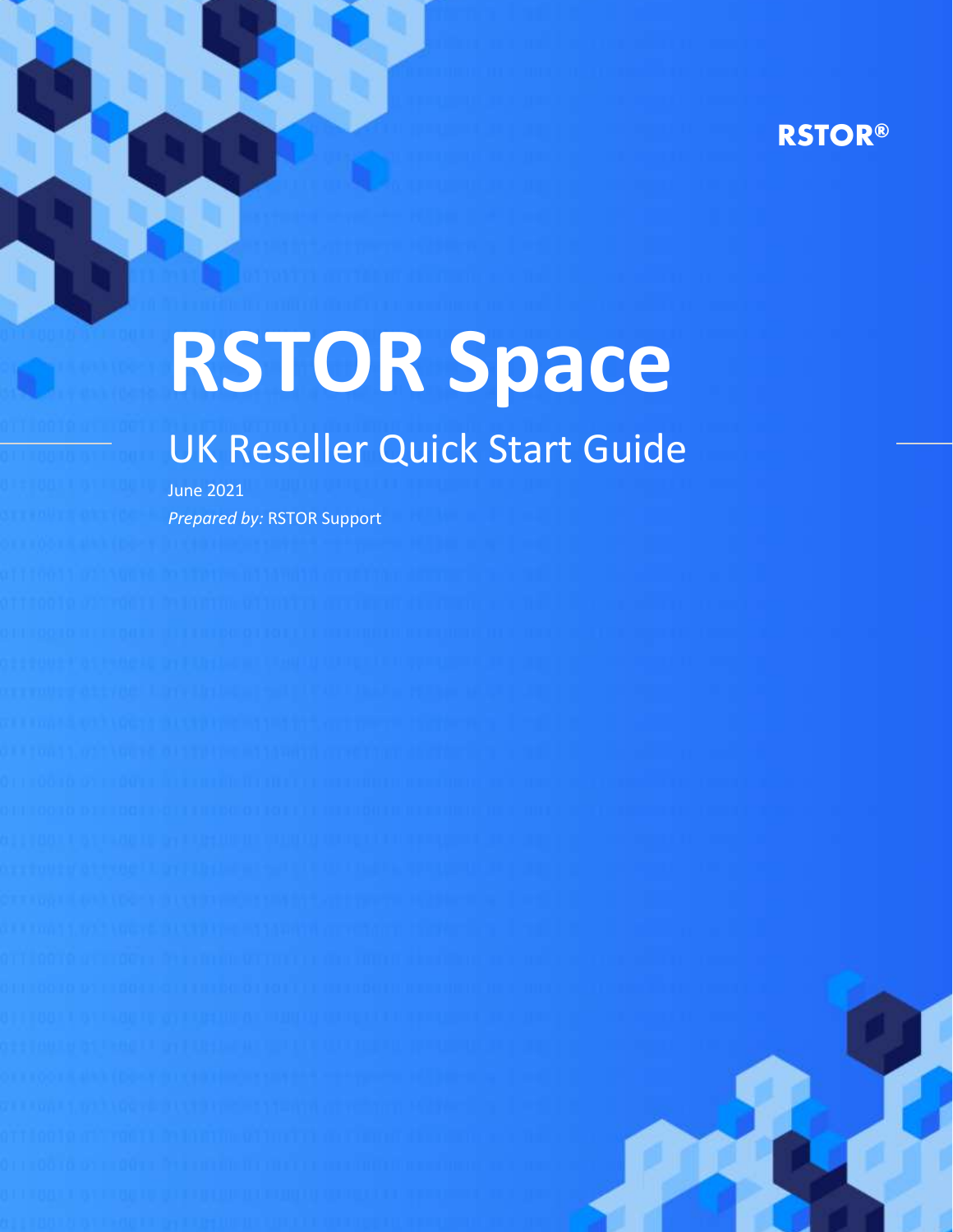

# **Table of Contents**

| 2.2 |  |
|-----|--|
| 2.3 |  |
|     |  |
|     |  |
| 3.2 |  |
|     |  |
|     |  |

RSTOR Space™ UK Reseller Quick Start Guide ©2021 RSTOR®

All product and company names are trademarks" or registered<sup>®</sup> trademarks of their respective holders.<br>Use of them does not imply any affiliation with or endorsement by them. <u>R-Stor Inc. Legal Privacy</u>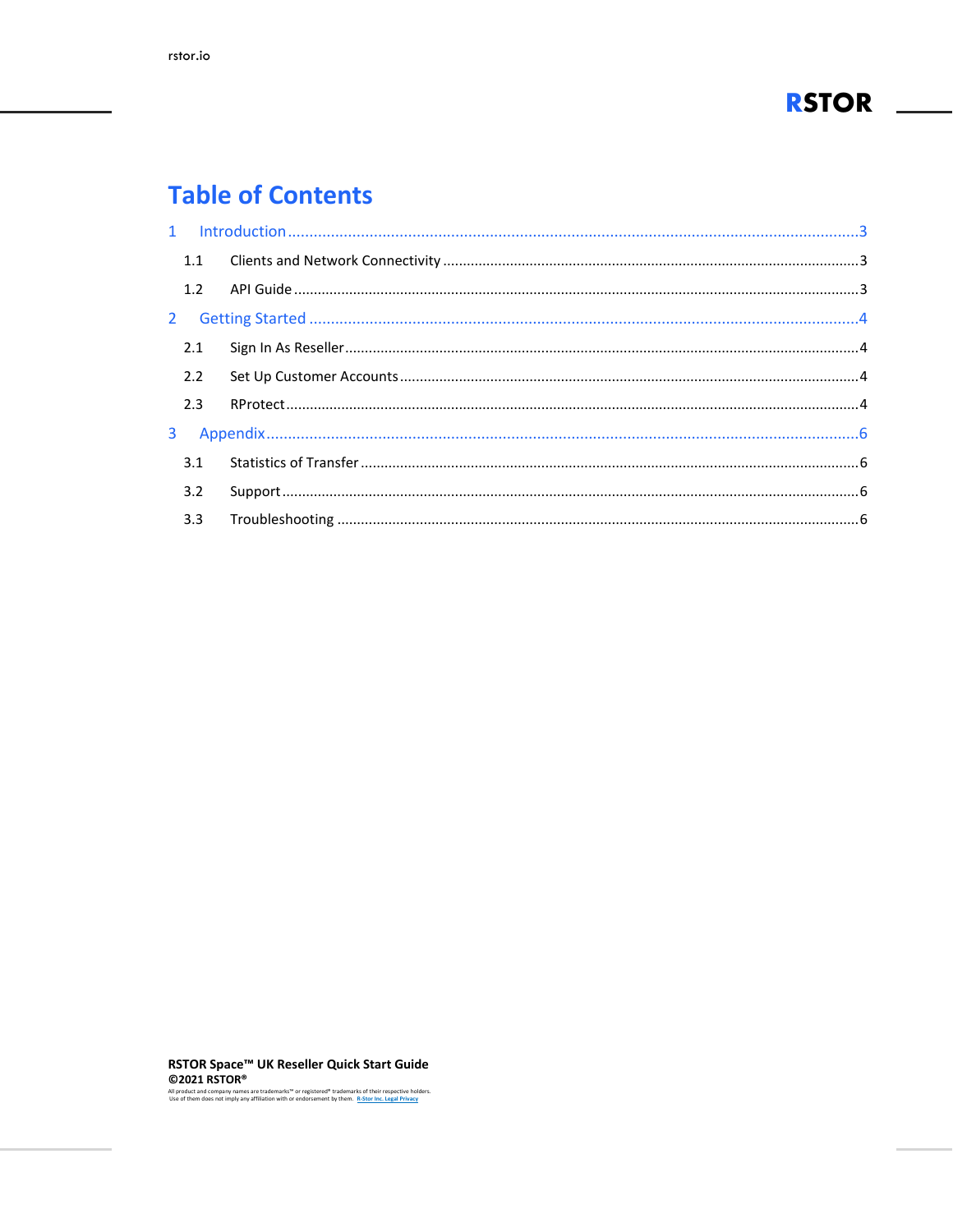

# <span id="page-2-0"></span>**1 Introduction**

**RSTOR SPACE™** is RSTOR's core product offering that is **S3 compatible** with public and hybrid infrastructures. RSTOR Space allows customers to safely store their data with multi-copy geographically distributed data protection, immutability options and eventually consistent replication. RSTOR Space is hyper-scalable to serve the needs of varying workload types.

As an S3 compatible storage system, RSTOR Space can easily be integrated with existing S3 compatible applications.

An **S3 bucket** is a public cloud storage resource which contains objects. The Simple Storage Service **(S3)** data model uses a flat structure, there is no hierarchy of folders and subfolders, all objects are stored inside the root of the bucket. It is possible to filter objects using prefixes and delimiters to a subset of the bucket. An object is uniquely identified by its bucket, its full name (also known as object ID) and optionally the associated metadata.

#### <span id="page-2-1"></span>**1.1 Clients and Network Connectivity**

RSTOR Space exposes an S3 compatible interface over HTTPS. The interface can be used in two ways:

Interactively:

- RSTOR's Native Web GUI, best for simplified management access (https://s3.<resellername>.rstorcloud.io/)
- Third-Party S3 compatible GUI or CLI client

Programmatically:

• Via API calls with S3 compatible SDKs or libraries with Endpoint, Access Key and Secret Key credentials

#### <span id="page-2-2"></span>**1.2 API Guide**

The API Guide is accessible from the RSTOR Space Web GUI:

https://s3.<resellerername>.rstorcloud.io/apidoc/index.html

RSTOR Space Object Storage has been tested against all major SDKs for S3 clients (python library, AWS SDK Go library, AWS SDK JS library), S3 GUIs (CyberDuck, S3browser), and various S3

**RSTOR Space™ UK Reseller Quick Start Guide ©2021 RSTOR®** All product and company names are trademarks™ or registered® trademarks of their respective holders. Use of them does not imply any affiliation with or endorsement by them. **[R-Stor Inc. Legal Privacy](https://www.rstor.io/legal-privacy/)**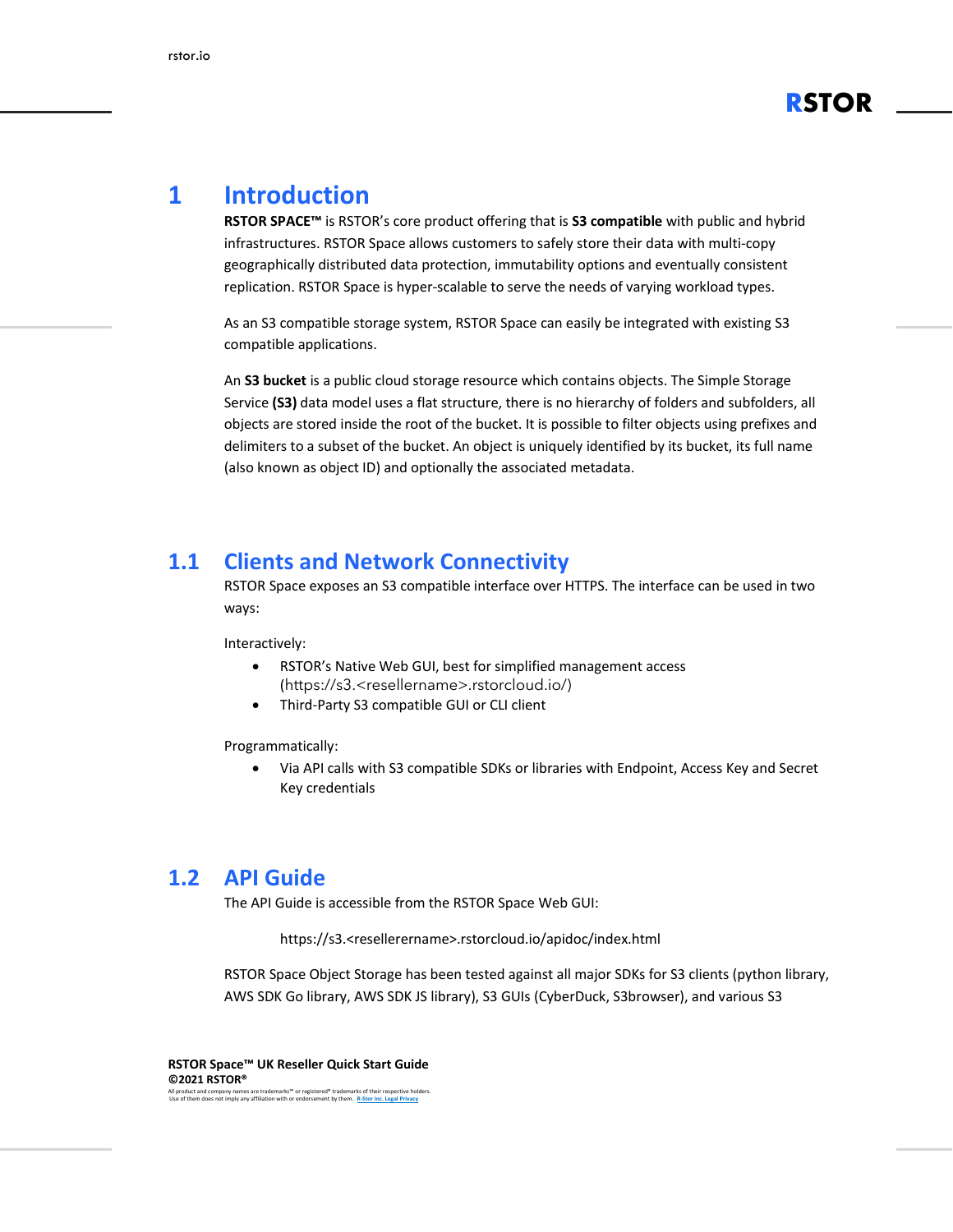

capable applications. Please check with RSTOR for the compatibility listing, if you do not see one applicable to your needs, let us know.

#### <span id="page-3-0"></span>**2 Getting Started**

Additional information about all of the options available is located in the RSTOR Space User Guide.

#### <span id="page-3-1"></span>**2.1 Sign In As Reseller**

To access the Reseller interface, use the following URL, inserting your reseller account name: https://<resellername>.rstorcloud.io/admin/signin.

#### <span id="page-3-2"></span>**2.2 Set Up Customer Accounts**

A Reseller sub-account (Customer Account) is created by using the add in the upper right corner of the web GUI of the Customer page (or through the RSTOR API). This is used by the Root account to create the customer sub accounts.

**Name**: Name of customer account

**Emai**l: Email address for the customer sub-account administrator or owner/user

**Password**: Password for the sub-account administrator or owner/user

**\*NOTE\*** It is strongly advised that after the account has been created by clicking "Add Customer", you then click "Reset Password" in the customer details to generate a password reset URL to be sent to the customer, rather than sending the password that was entered for the account creation.

These are the required fields that must be entered to create a sub-tenant account.

Once you have created the sub-tenant account choose which RSTOR services you will be providing to the account. Both Space and Transporter are enabled by default. Then proceed to the RProtect screen to whitelist the customer's IP address(es) for access to RSTOR Space.

#### <span id="page-3-3"></span>**2.3 RProtect**

RProtect is a feature that enables granular whitelisting to resources for both Reseller and Customer personalities.

**RSTOR Space™ UK Reseller Quick Start Guide ©2021 RSTOR®** All product and company names are trademarks™ or registered® trademarks of their respective holders. Use of them does not imply any affiliation with or endorsement by them. **[R-Stor Inc. Legal Privacy](https://www.rstor.io/legal-privacy/)**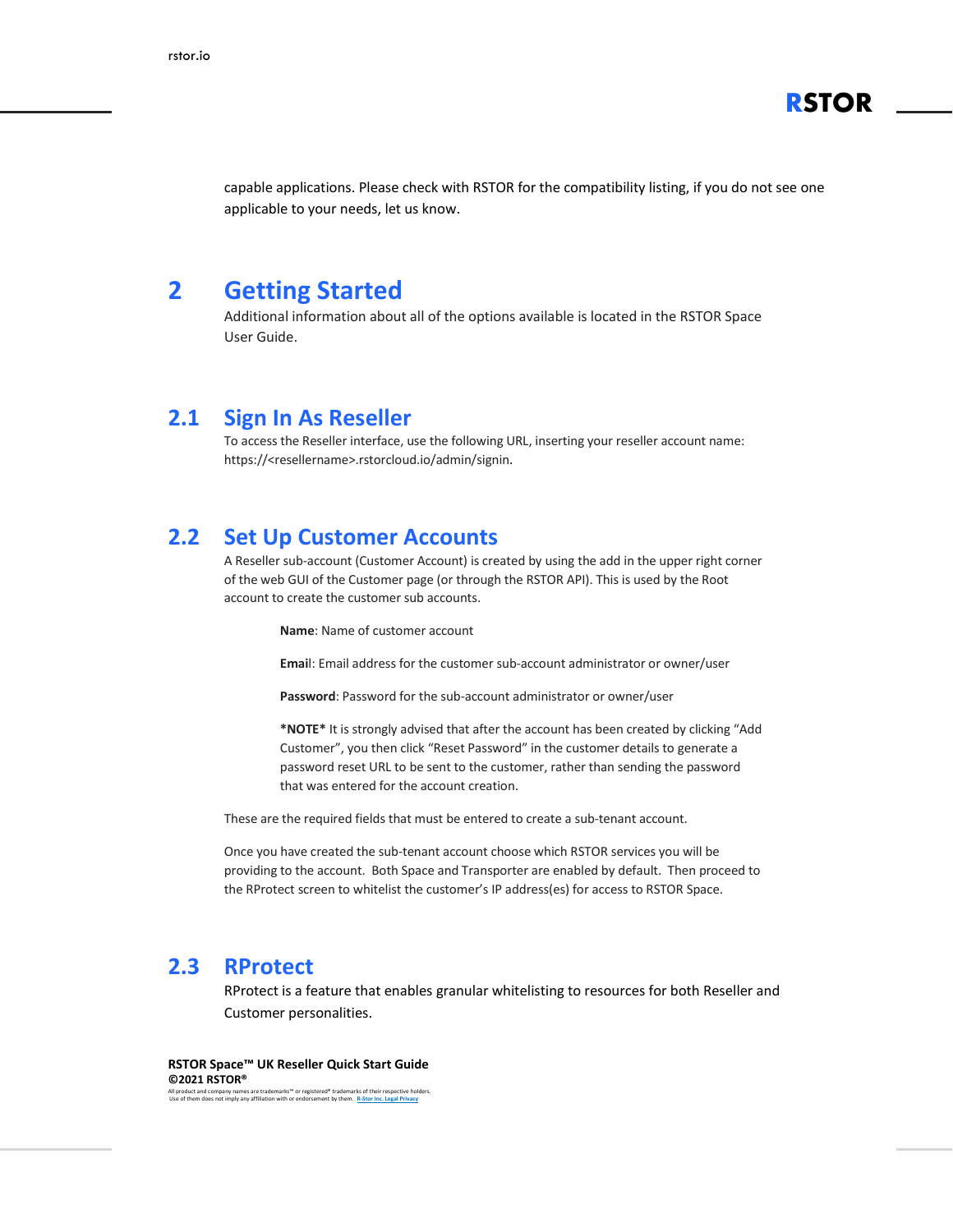

RProtect can explicitly ensure that no one, except a select IP address or a range of IP addresses have access to a specific resource. *It can also be used to remove all restrictions by using 0.0.0.0/0 as the whitelisted IP address.* RProtect currently works with IPv4 and is not designed for IPv6.

RProtect is accessed from the top navigation bar of the web GUI. Choose the customer sub-account from the dropdown, then click ADD RULE.

IP whitelist rules will be automatically approved when submitted from the Reseller administrator account. Requests from a customer sub-account will require approval from the Reseller administrator.

**RSTOR Space™ UK Reseller Quick Start Guide ©2021 RSTOR®**

All product and company names are trademarks™ or registered® trademarks of their respective holders. Use of them does not imply any affiliation with or endorsement by them. **[R-Stor Inc. Legal Privacy](https://www.rstor.io/legal-privacy/)**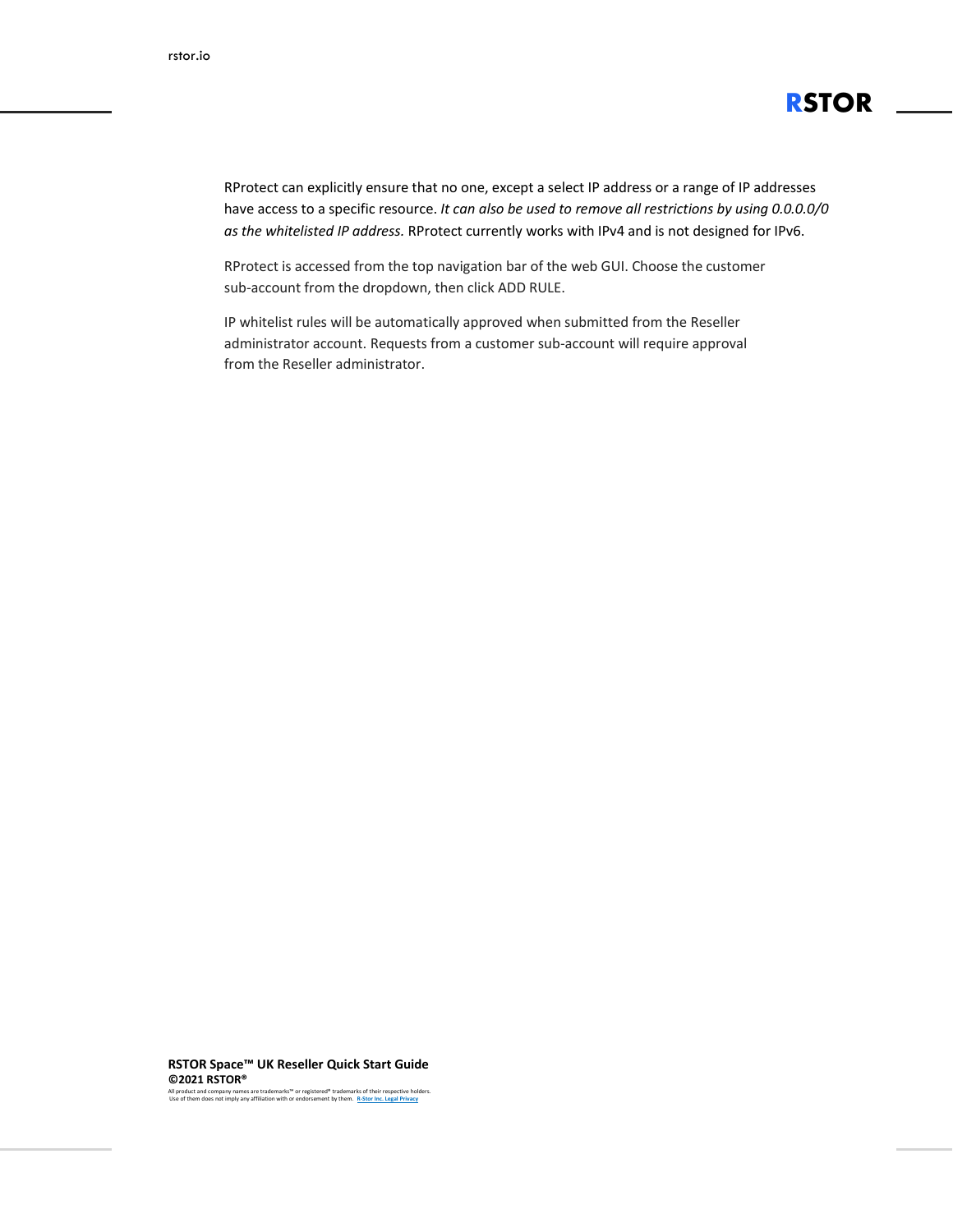

# <span id="page-5-0"></span>**3 Appendix**

### <span id="page-5-1"></span>**3.1 Statistics of Transfer**

In the RSTOR Space Reseller portal, you can display statistics of the buckets under your reseller sub-user (Customer) account along with the storage and transfer rates. It will also display a graph with the total used space (GB), number of objects stored, and egress and ingress traffic, all aggregated by day. This can give insight into when your users seem to be using the most bandwidth.

The admin can choose the date interval to display and can export the data to csv for easier processing using third-party programs.

- 1. To view the statistics for the entire reseller account, click on "Stats" in the top navigation bar.
- 2. The statistics for each customer sub-account are shown on the customer page. Scroll down the page below the account details for the statistics of that customer sub-account.

Information on how to obtain the same data in a programmatic way is available in the API documentation.

#### <span id="page-5-2"></span>**3.2 Support**

Through the RSTOR Space portal, you can receive further support through the support tab, then clicking on "READ MORE" for API documentation, or "CONTACT US" to open a support ticket or check our knowledge base.

#### <span id="page-5-3"></span>**3.3 Troubleshooting**

The following are some troubleshooting tips for the most common problems we have encountered. Please contact your account team for additional assistance.

- a. If you are unable to connect to the RSTOR Space web portal using the password reset URL provided with your credentials, please contact RSTOR for a new reset URL. There is a time limit in which these URLs are able to be used.
- b. If you have obtained a new password reset URL and are still unable to connect to the RSTOR Space web portal, please make note of the error you are receiving.
	- a. "invalid Account, E-mail address or Password" check these match the credentials you were sent. The account name is not the same as the e-mail address.